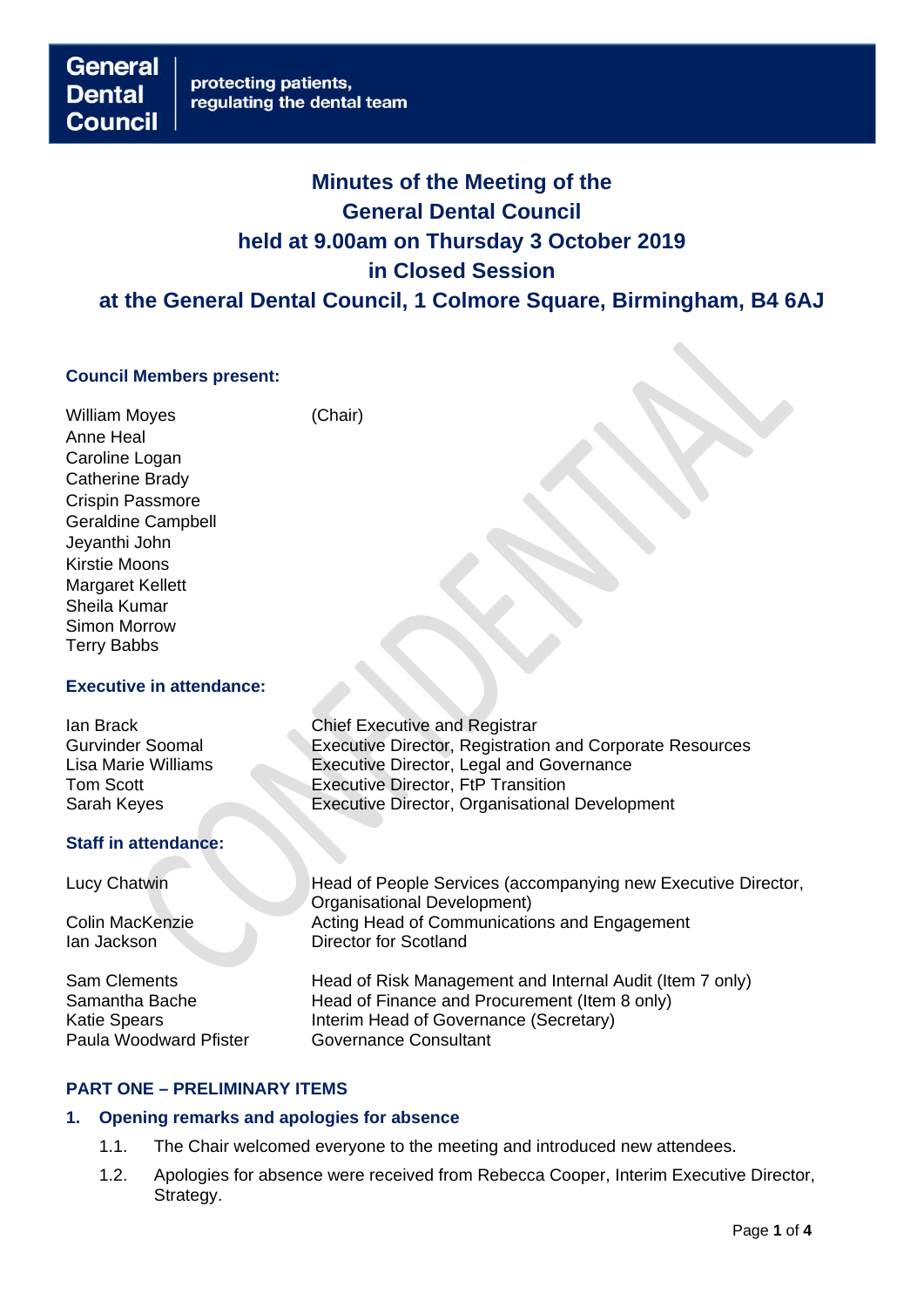#### **2. Declarations of interest**

2.1. There were no declarations of interest.

#### **3. Approval of minutes of the previous meetings**

- 3.1. The Council **noted** that the full minutes of the closed Special meeting held on 11 September 2019 had been approved via correspondence and a final version had been circulated to Council members on 30 September 2019.
- 3.2. The Council **approved** the abbreviated minutes from the closed Special Council meeting held on 11 September 2019 for publication.

#### **4. Matters arising from the Closed Council meeting held on 11 September 2019 and rolling actions list**

- 4.1. The Council **noted** the actions list and **approved** the completion of actions where they had been completed.
- 4.2. The Council also **noted** the review of actions from 2019 that had been carried out by the Interim Head of Governance and **approved** the completion of actions where they were marked as 'suggested complete'.
- 4.3. The Council **noted** that two items due to be heard at the October Council meeting had been moved to the December Council meeting agenda, following a meeting of the Chair's Strategy Group on 11 September 2019.

#### **5. Decisions log**

5.1. The Council **noted** there had been no decisions taken in between meetings.

## **PART TWO – ITEMS FOR DECISION AND DISCUSSION**

#### **6. Board Effectiveness Review – Reflection and Next Steps**

- 6.1. The Chair opened up discussion with the Council in relation to the workshop held the previous day, outlining the findings of Deloitte in relation to the recent Board Effectiveness Review, the reflections of Council from that workshop and the planned next steps to continue the work in this area.
- 6.2. The Council **discussed** the following:
	- 6.2.1. The Council had found the workshop useful and thought provoking. There were themes of work that could be picked up by both the Executive Team and the Council.
	- 6.2.2. The Council were in agreement that the ambition existed to have simpler papers, better planned workshops, notes of the outcomes sought from workshops and the actual outputs, enhanced consideration of whether matters should be discussed in public or in closed session and to have time devoted to elucidating the respective roles of Council, Committees, the Executive and the Accounting Officer. Some suggestions could be implemented more quickly than others and the order of the work would need to be carefully considered.
	- 6.2.3. The Council agreed that it would be useful for the Executive to consider the report, once finalised, consider how best its suggestions should be implemented and to bring back to Council in Q1 of 2020. Once the report was finalised and circulated, the Chair invited any comments from Council members to be provided back to him or the Chief Executive.

#### **Action – Interim Head of Governance to share the Deloitte presentation on Board Effectiveness with Council members via email.**

6.3. The Council **discussed** the report and **agreed** to consider how best to implement its suggestions.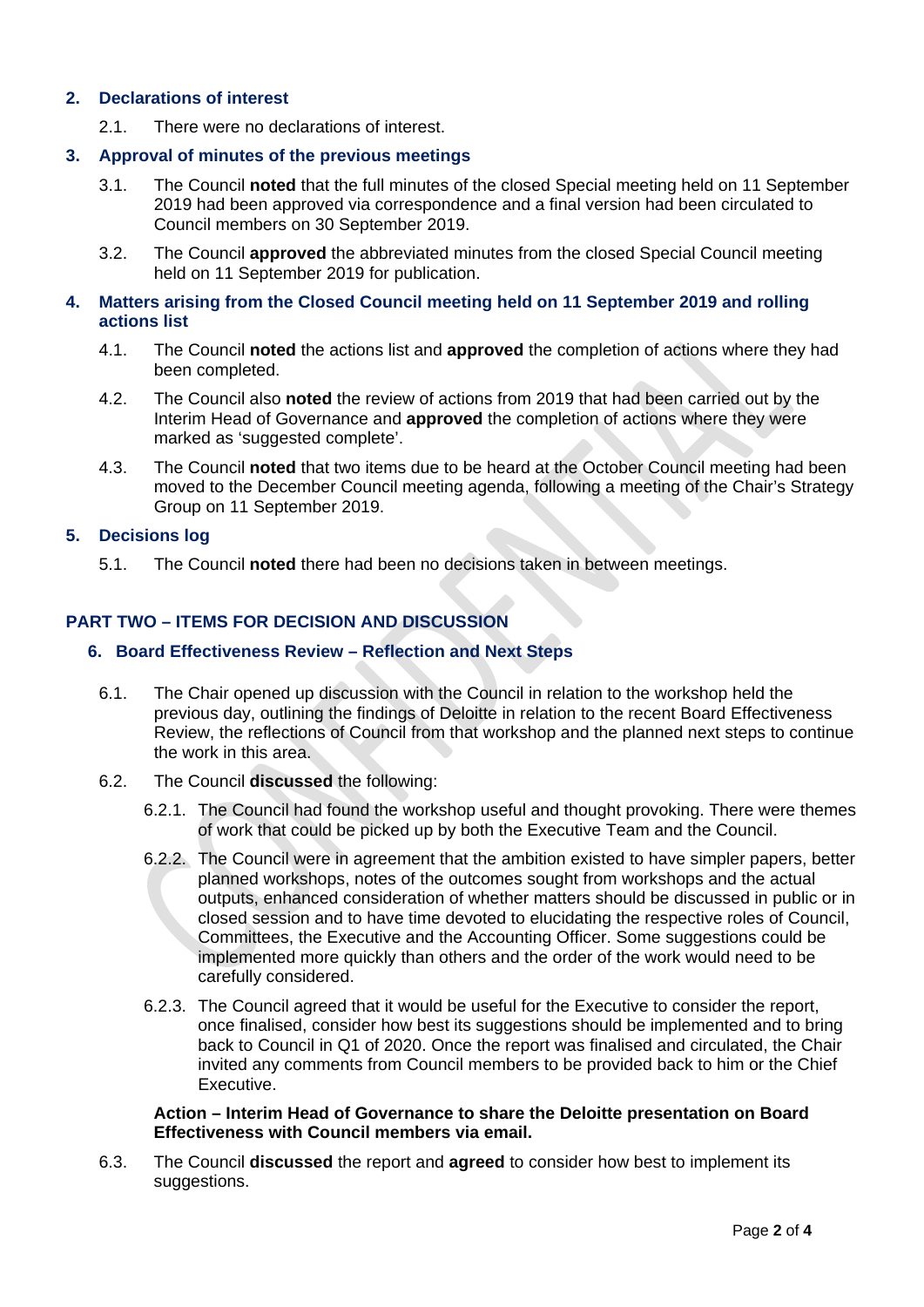## **7. Strategic Risk Register Update**

*The Head of Risk Management & Internal Audit joined the meeting.*

- 7.1. The Head of Risk Management & Internal Audit presented the paper, which was set against the background of the workshop session with Council the previous day, that had aimed to capture the current risk appetite of the Council and sought confirmation of the output captured from that workshop.
- 7.2. The Council also considered the current strategic risk register.
- 7.3. The Council **noted** the strategic risk register and **noted** that that there was work in hand to refine it.

#### **Action: The Chief Executive and Chair of the Audit and Risk Committee to meet to discuss the approach to the reporting of risk. This work would be brought back to Council in Q1 of 2020.**

- 7.4. The Council then **discussed** the revised version of the risk appetite matrix, which incorporated the comments of Council from the workshop on the previous day.
- 7.5. The matrix had been simplified and the Council had made clear that certain elements that were incorporated into it were 'golden threads' for consideration around risk. These were public safety considerations, reputational damage, the need for innovation and the need for robust control frameworks. The Council discussed how the matrix provided the framework for decisions to be made around risk and was designed to be flexible and not a rigid tool. Once approved, it would be used in all future reporting on strategic risk.
- 7.6. The Council **approved** the updated risk matrix and **agreed** the risk appetites that had been plotted onto it, subject to final updates.

**Action: The Head of Risk Management & Internal Audit to make the amendments requested, plot the risk appetite of the Council in line with its decision and circulate the updated risk matrix in advance of the December Council meeting.**

*The Head of Risk Management & Internal Audit left the meeting.*

#### **8. Finance Q2 Forecast**

*The Head of Finance & Procurement joined the meeting.*

- 8.1. The Head of Finance & Procurement introduced the paper which provided an update on the financial forecast for 2019 at the end of Q2. The paper gave a detailed review of income and expenditure levels.
- 8.2. The Council **noted** the update.

*The Head of Finance & Procurement left the meeting.*

#### **9. Moving Upstream**

- 9.1. The Interim Head of Communications & Engagement presented the paper which sighted Council on the first draft of the Moving Upstream Report for 2020. The team sought feedback from Council which would be incorporated into the draft, which was planned for publication in January 2020.
- 9.2. The Council agreed that this was a good first draft but there was much work to be done before it was presented to Council for final approval in December. The SLT were due to see a further version at the November SLT meeting and the Council **agreed** to see an interim version via correspondence in advance of the December meeting.